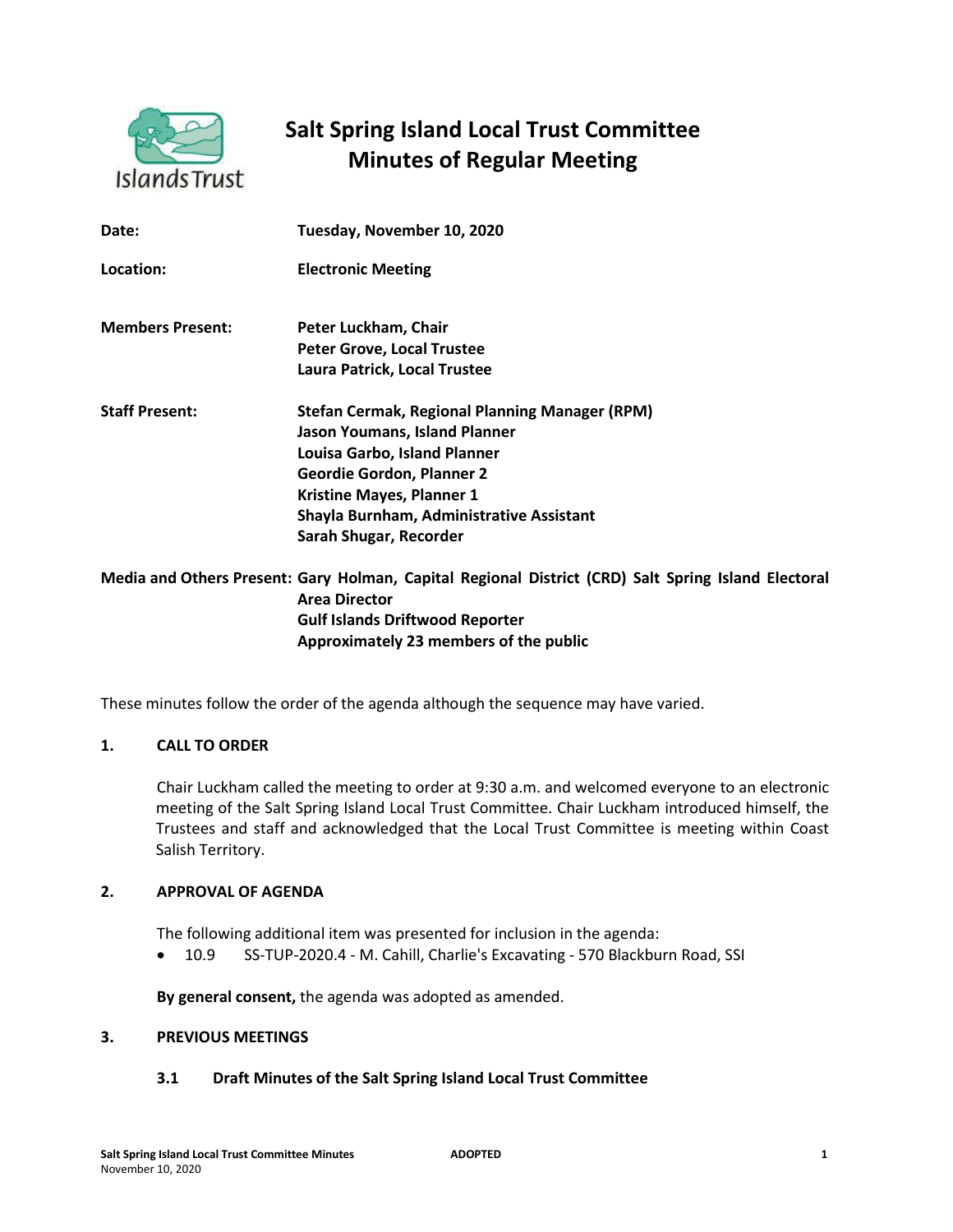## **3.1.1 Draft Minutes of the October 6, 2020, 2020 SSI LTC Regular Meeting**

**By general consent,** the minutes of the October 6, 2020 Salt Spring Island Local Trust Committee meeting were adopted.

#### **3.2 Rise and Report**

## **3.2.1 SSI LTC In-Camera Meeting of October 6, 2020 - None**

## **3.3 Resolutions Without Meeting Report dated October 2020**

The report was received.

## **3.3 Draft Minutes of the Advisory Planning Commissions**

## **3.3.1 Draft Minutes of the October 22, 2020 Advisory Planning Commission Meeting**

The draft minutes dated October 22, 2020 were received for information.

## **3.4 Salt Spring Island Local Trust Committee Public Hearing Record – None**

## **4. TRUSTEE REPORTS**

Trustee Grove spoke to the 2020 BC Election results and acknowledged MLA Adam Olsen for his work with the Islands Trust. Trustee Grove reported that Salt Spring Island has not been impacted by unpaid property taxes because the Province collects and distributes the funds to the Electoral Area District. Trustee Grove expressed support for a new BC Health Directive that includes a travel advisory for essential travel only to and from the Lower Mainland.

Trustee Patrick presented the following report:

- Attended a Salt Spring Alliance meeting regarding the Emergency Services POD system.
- Expressed appreciation to Islands Trust Conservancy Acting Manager Kate Emmings for her presentation at a Community Information Meeting regarding the Protection of Coastal Douglas-Fir and Associated Ecosystems project held on November 5, 2020.
- Attended a Saturna Island Local Trust Committee meeting regarding acknowledgement and reconciliation of First Nations place, context and inherent rights; and, amendments to the Saturna Island Official Community Plan (OCP) to recognize the National Park Reserve Lands both in the text of the OCP and Land Use Bylaw and the associated mapping.
- Attended a North Pender Island Local Trust Committee meeting regarding the land use bylaw review project and temporary use permit guidelines for Short-Term Vacation Rentals.
- Attended a South Pender Island Local Trust Committee meeting regarding Temporary Use Permit guidelines for Short-Term Vacation Rentals.
- Attended a Regional Planning Committee meeting regarding the draft model fees bylaw.
- The Trust Planning Committee has endorsed a funding request for a Southern Gulf Island Forum to foster collaborative conversations between all levels of government and to highlight areas of cooperation and network with First Nations.
- Attended an ASK Salt Spring event on October 16, 2020.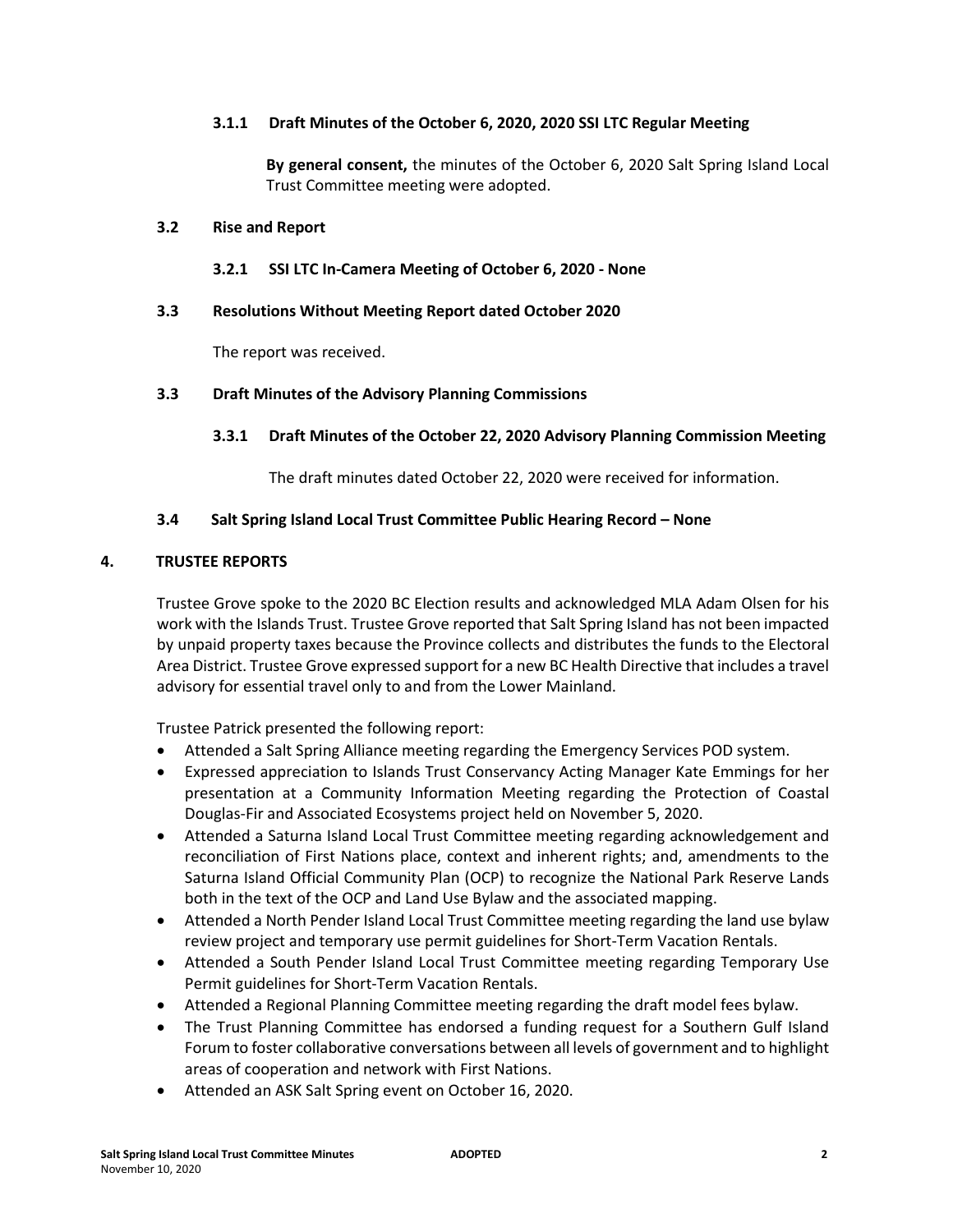- Trust Council Executive Committee passed a series of resolutions related to the Murdered and Missing Indigenous Women and Girls Calls for Justice.
- Attended a meeting with the Salt Spring Island Watershed Protection Alliance.
- The Climate Action Plan 2.0 final report will be launched soon.
- Attended a trustee training session facilitated by Tine Rossing regarding ecosystem-based management.

# **5. CHAIR'S REPORT**

Chair Luckham reported he has attended several meetings in preparation for the next Trust Council electronic meetings to be held on December 1 to 3, 2020. The Town Hall session will be held on Monday, December 1, 2020 at 7:00 p.m. and the meeting recordings will be available on the Islands Trust website. Trust Council continues to work on the Islands Trust Policy Statement review, First Nations Reconciliation, housing needs, and climate action. Chair Luckham facilitated an Association of Vancouver Island and Coastal Communities (AVICC) Climate Leadership Summit.

# **6. CRD DIRECTOR'S REPORT**

Director Holman presented the following report:

- The Province collects and distributes property taxes to Electoral Areas including Salt Spring Island.
- The CRD has approved a provisional 2021 budget and the proposed 2021 tax increase for Salt Spring Island is approximately 1%.
- The Capital Regional Hospital District approved a \$3 Million contribution for a new Emergency Room at the Lady Minto Hospital and the Lady Minto Hospital Foundation will contribute 7 Million for the project.
- The CRD is expecting to receive provincial COVID response funds to assist with shortfalls relating to the COVID pandemic such as the Rainbow Road Indoor Pool facility and CRD bylaw enforcement. The CRD is also expecting additional assistance from BC Transit to assist with revenue shortfalls related to the COVID pandemic.
- The CRD received \$13 Million from the Federal Government for the rapid housing initiative and the CRD has a list of projects that may qualify for the funding including a project on Salt Spring Island.
- The CRD is undertaking due diligence to decommission the septage pits at the CRD Burgoyne Bay waste facility.
- Several draft bylaws that were given first reading at the last CRD Board meeting have been referred to local First Nations for consultation.

# **7. CORRESPONDENCE**

Correspondence received concerning current applications and/or projects is posted to the LTC webpage.

## **7.1. Kevin to LTC - Dated October 1, 2020 - Concerning COVID 19 Fall out**

The correspondence was received.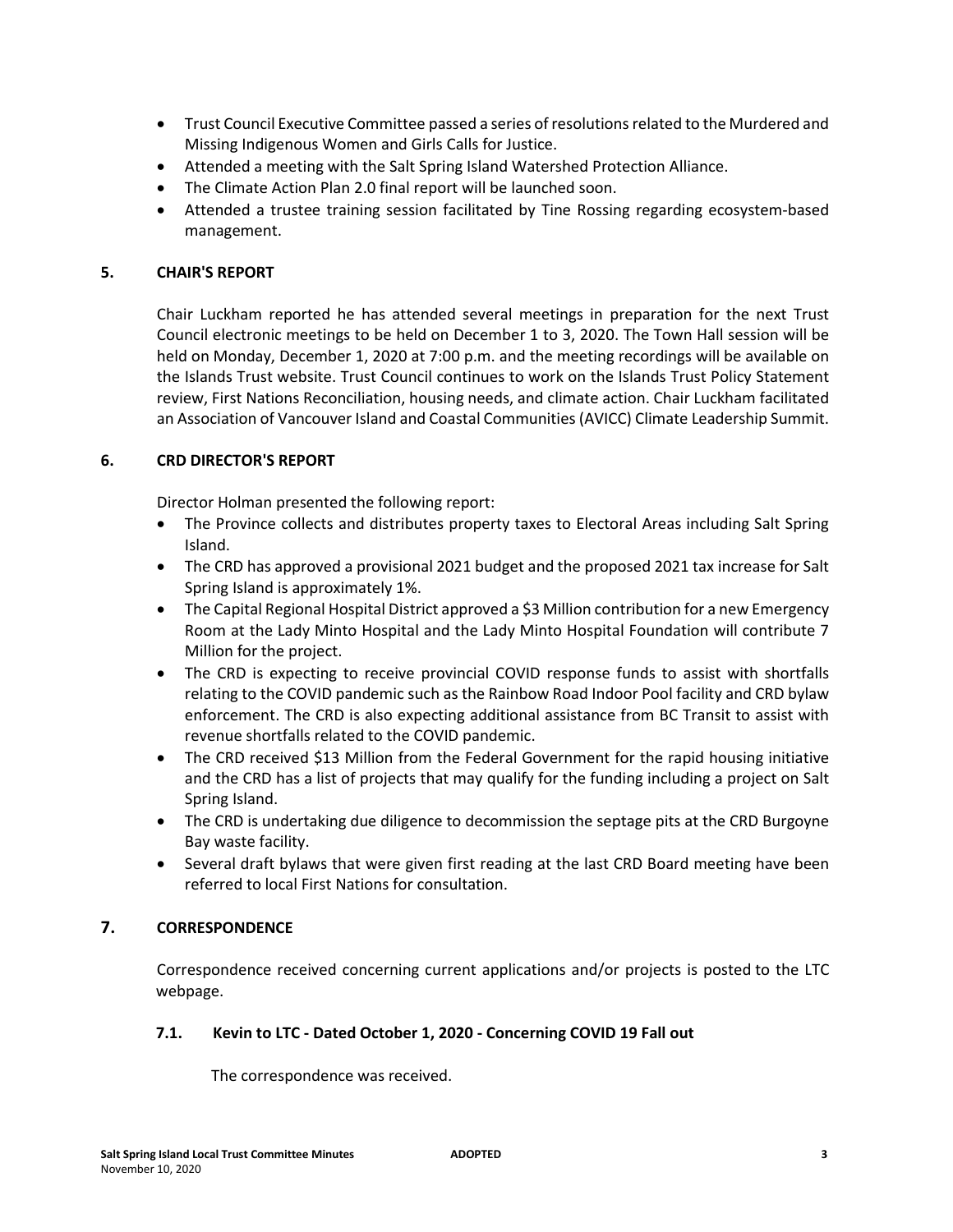It was noted Trustee Patrick would forward the correspondence item to the Chamber of Commerce and request a letter of support on behalf of the business community.

# **7.2. Salt Spring Island Chamber of Commerce to LTC - Dated October 1, 2020 - Concerning temporary outdoor enclosed/covered patios**

The correspondence was received.

**7.3. Islands Trust to J. Reilly, Capital Regional District Manager, Housing Planning and Programs - Dated September 28, 2020 - Concerning Emergency Response Facility** 

The correspondence was received.

**7.4. Rob Grant, Executive Director, Salt Spring Island Community Services to J. Reilly, Capital Regional District Manager, Housing Planning and Programs, cc. LTC - Dated October 5, 2020 - Concerning Emergency Response Facility** 

The correspondence was received.

**7.5. M. Chandler to LTC - Dated October 7, 2020 - Concerning bylaw enforcement** 

The correspondence was received.

**7.6. P. Luckham, Chair Salt Spring Island Local Trust Committee to M. McNaughton, Director Regional Development, Vancouver Island Region, BC Housing - Dated October 21, 2020 - Concerning BC Housing Immunity from Land Use Bylaw on Salt Spring Island** 

The correspondence was received.

## **7.7. R. Vanderfluit, Registrar, Youth Parliament of BC Alumni Society to LTC - Dated October 19, 2020 - Concerning British Columbia Youth Parliament, 92nd Parliament**

The correspondence was received.

It was noted Trustee Grove would contact School District 64 regarding financial support for applicants of the British Columbia Youth Parliament.

## **8. DELEGATIONS**

# **8.1. Mielle Chandler - Concerning unfairness in the complaint driven bylaw enforcement system and classist architecture of the bylaws**

M. Chandler spoke to how the Salt Spring Island Local Trust Committee bylaws impact the housing crisis and expressed concerns regarding the complaint based bylaw enforcement process.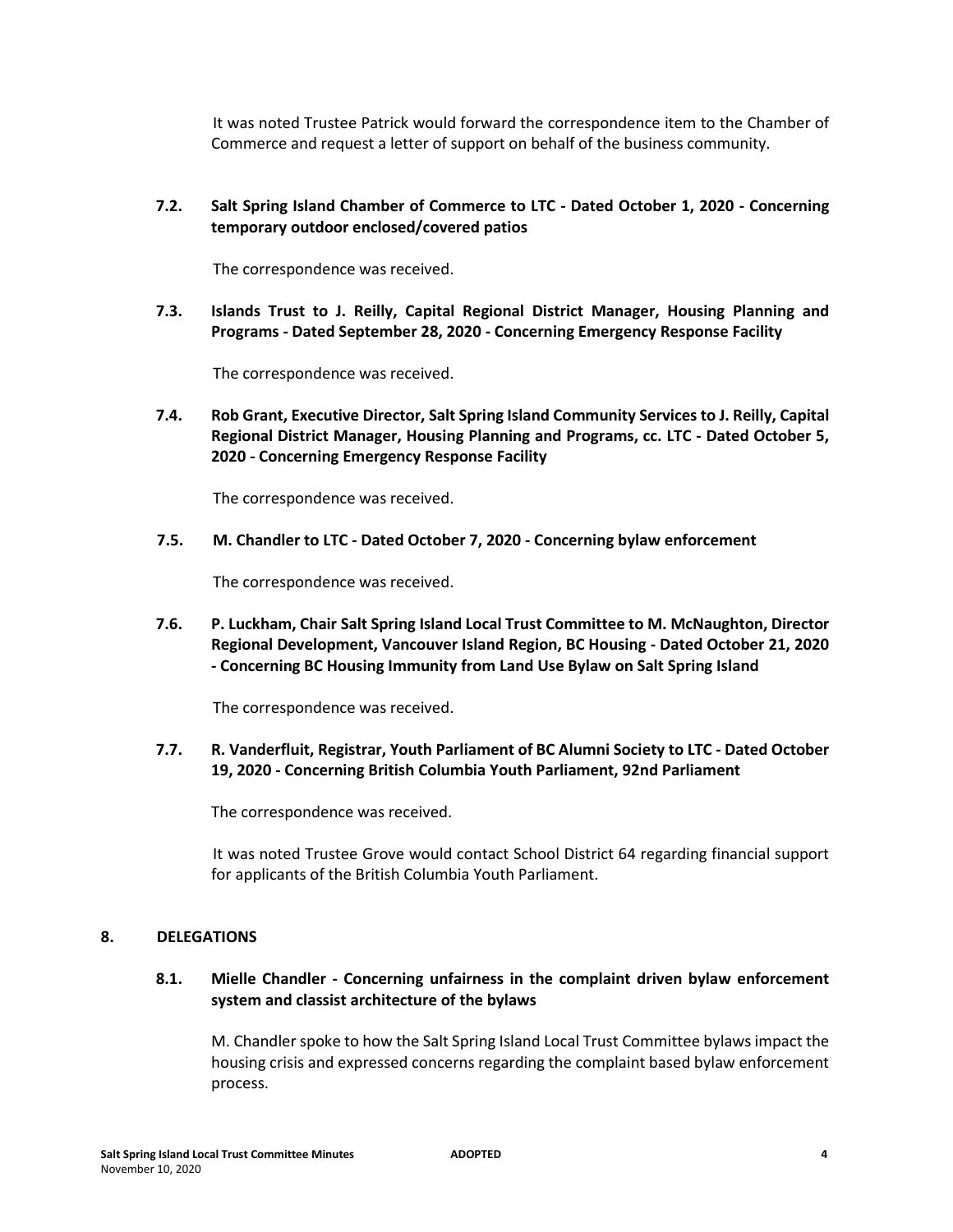#### **8.2. Dale Chandler - Concerning unnecessary bylaw enforcement complaints**

D. Chandler spoke to bylaw enforcement complaints regarding her property, expressed concerns and requested a resolution process to deal with issues that arise.

# **8.3. Jenny McClean - Concerning increased densities and traffic concerns with the expansion of the Summerside development**

J. McLean expressed concerns regarding increased traffic due to the Summerside development at 107 Atkins Road.

## **9. TOWN HALL & QUESTIONS**

Chair Luckham opened the Town Hall at 10:31 a.m.

Two members of the public expressed support for application SS-DP-2020.7 (107 Atkins Road - Summerside) as the project would provide much needed housing on Salt Spring Island.

## **10. APPLICATIONS AND REFERRALS**

# **10.1. SS-TUP-2020.3 - K. Plambeck and T. Wesley, Diggin' It Excavating - 215 Margolin Drive, SSI**

Planner Mayes presented a staff report dated October 22, 2020 regarding reconsideration of a decision of an official under the Salt Spring Island Local Trust Committee Development Approval Information Bylaw No. 175.

Applicants Kris Plambeck and Tamara Wesley spoke to the application.

#### **SS-2020-159**

## **It was MOVED and SECONDED,**

that the Salt Spring Island Local Trust does not require a Site Plan and a Watercourse Assessment as per the Salt Spring Island Local Trust Committee Development Approval Information Bylaw No. 175 (SS-TUP-2020.3, 215 Margolin Road).

#### **CARRIED**

## **10.2 SS-DVP-2020.7 - A. and R. Clarke - 1020 Sunset Drive, SSI**

Planner Mayes presented a staff report dated October 27, 2020 regarding a Development Variance Permit to vary the siting of a septage pit and structures to the natural boundary of the sea.

Applicants A. and R. Clarke spoke to the application.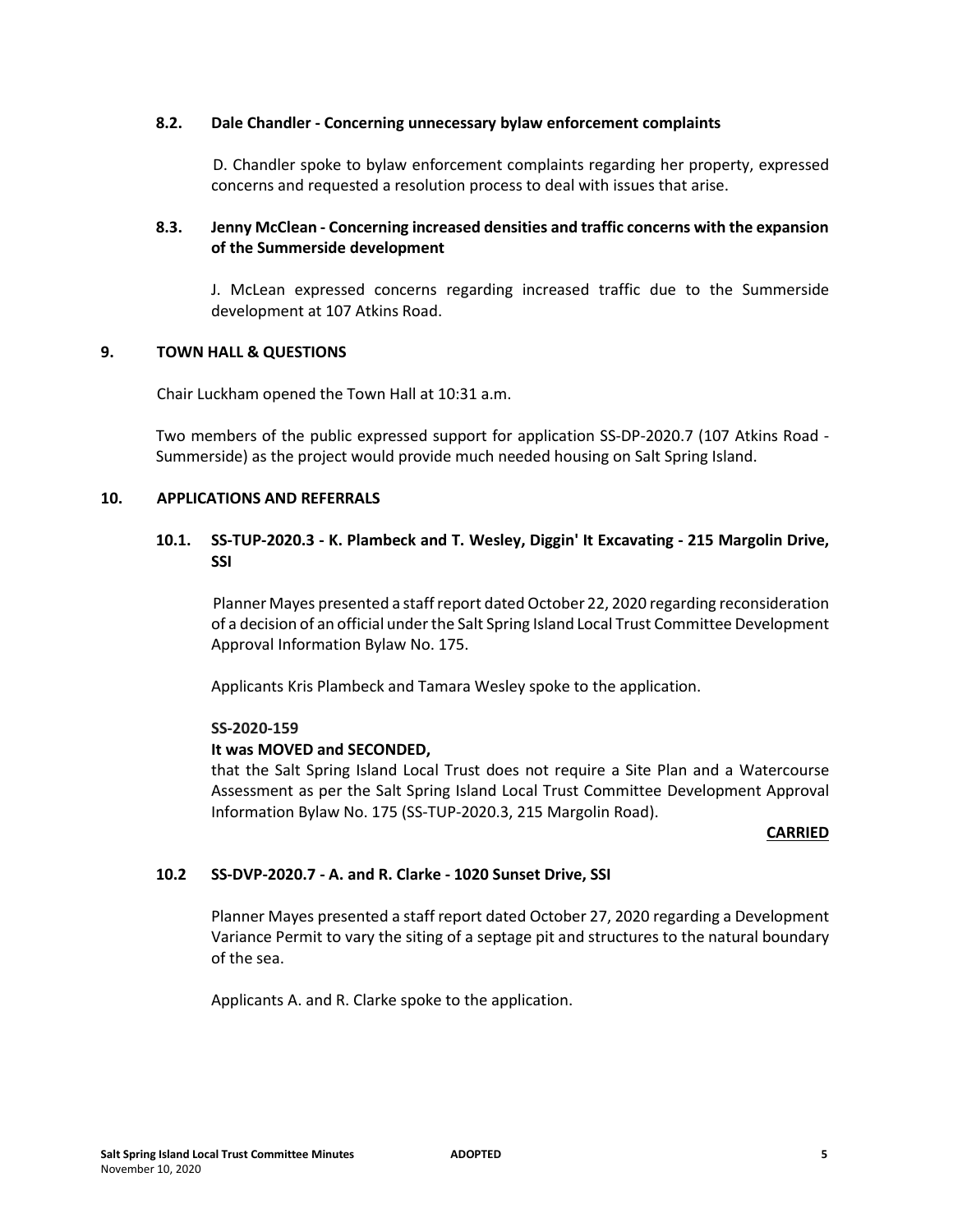## **It was MOVED and SECONDED,**

that the Salt Spring Island Local Trust Committee request that the applicant provide a report from an engineer certifying the structures within the 15 metre setback to the natural boundary of the sea are located on non-erodible material (SS-DVP-2020.7, 1020 Sunset Drive).

## **CARRIED**

## **10.3. SS-SUB-2018.4 - J. Litke, Polaris Land Surveying Inc. - 400 Long Harbour Road, SSI**

Planner Mayes presented a staff report dated October 19, 2020 regarding a Water Treatment Covenant under Section 219 of the Land Title Act and 10 per cent minimum lot frontage exemption for consideration as a conditions of a proposed 2-lot subdivision.

Applicant Jordon Litke spoke to the application.

## **SS-2020-161**

## **It was MOVED and SECONDED,**

that the Salt Spring Island Local Trust Committee accept a covenant under Section 219 of the Land Title Act requiring treatment of water from the registered owner of Lot A, Section 3, Range 5 East, North Salt Spring Island, Cowichan District, Plan 31729 and designate any member of the Local Trust Committee to sign the covenant (SS-SUB-2018.4, 400 Long Harbour Road).

#### **CARRIED**

## **SS-2020-162**

## **It was MOVED and SECONDED,**

that the Salt Spring Island Local Trust Committee exempt proposed Lot 1 and proposed Remainder Lot A of Lot A, Section 3, Range 5 East, North Salt Spring Island, Cowichan District, Plan 31729 of subdivision SS-SUB- 2018.14 (400 Long Harbour Road) from the 10 per cent minimum lot frontage requirements of Section 512 of the Local Government Act and Subsection 5.3.1 of the Salt Spring Island Land Use Bylaw No. 355.

#### **CARRIED**

## **10.4. SS-DP-2020.7 - T. Grant, Atkins Street Development Inc. - 107 Atkins Road, SSI**

Planner Mayes presented a staff report dated October 27, 2020 regarding reissuance of an expired 2014 Development Permit for the development of the final 12-units (2 duplexes (4 units) and 8 single-family dwellings) in an area designated Development Permit Area 1 (Island Villages).

Applicant Troy Grant spoke to the application.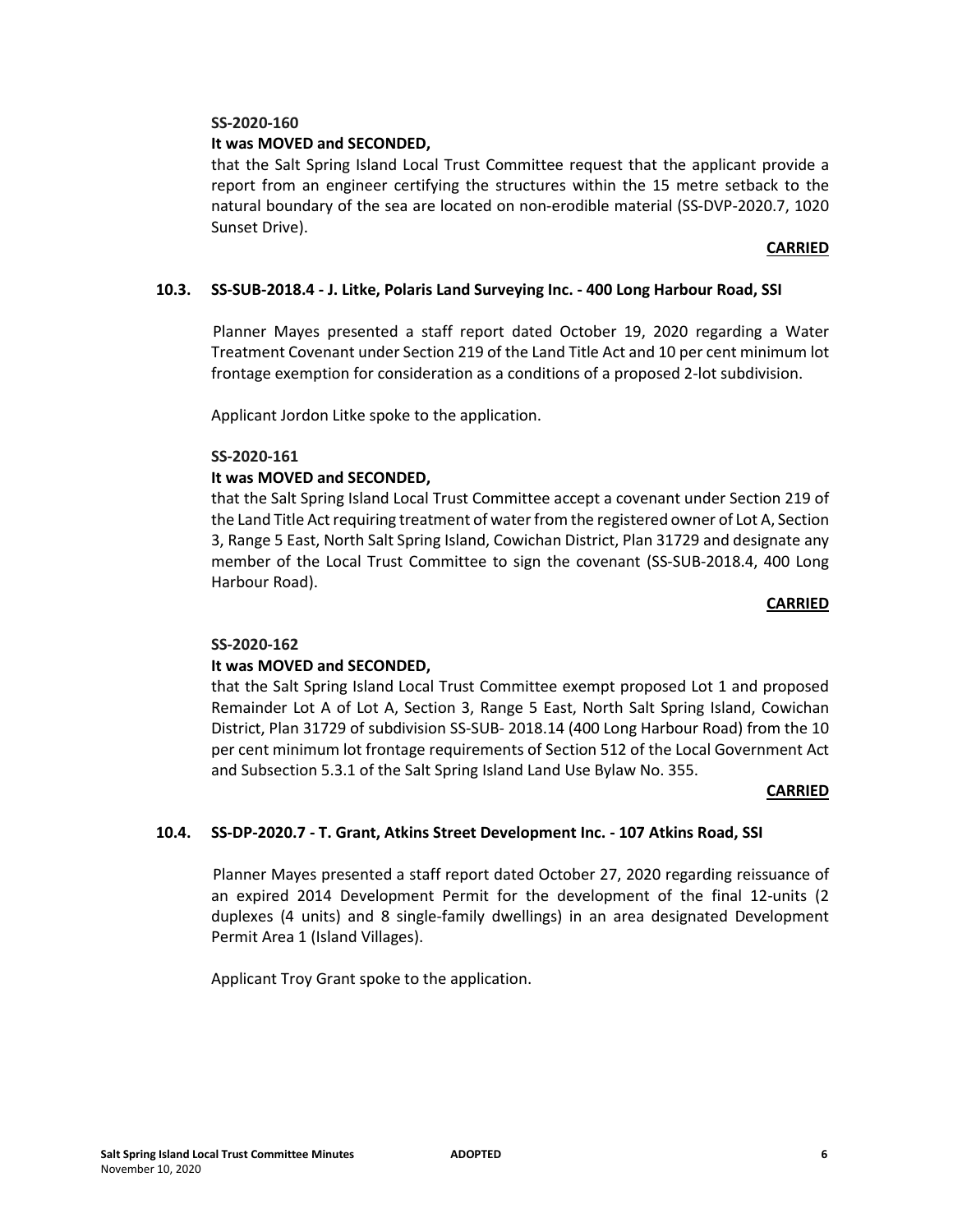## **It was MOVED and SECONDED,**

that the Salt Spring Island Local Trust Committee approve issuance of Development Permit SS-DP-2020.7 conditional upon receipt of a landscaping security in the amount of two hundred thousand dollars (\$200,000) to include the cost of a children's play area as may be approved by the strata (107 Atkins Road).

## **CARRIED**

## **10.5. SS-TUP-2019.7 - R. and C. Cook - 133 Caprice Heights, SSI**

Planner Gordon presented a staff report dated October 20, 2020 regarding a Temporary Use Permit (TUP) Application to permit the use of a saw mill on the subject property for a period of three years.

Applicants Carolyn Cooke and Ron Cooke spoke to the application.

## **SS-2020-164**

## **It was MOVED and SECONDED,**

that the Salt Spring Island Local Trust Committee amend temporary use permit SS-TUP-2019.7 as follows:

- a. Insert section 3.5 Vegetation Screen and 3.5.1 The applicant shall screen external storage of portable sawmill related materials and the portable sawmill from view from adjacent residential uses and road right-of-ways by installing and maintaining a vegetation screen consistent with Salt Spring Island Land Use Bylaw No.355 Section 3.4
- b. Modify section 3.2.1 by removing "seven days a week" and inserting "Monday through Saturday"
- c. Modify section 3.2.2 by changing "Sunday" to "Saturday"
- d. Insert section 3.2.3 There shall be no operation of the portable sawmill on Sundays or Statutory Holiday
- e. Change all references to "sawmill" to "portable sawmill".

## **CARRIED**

#### **SS-2020-165**

#### **It was MOVED and SECONDED,**

that the Salt Spring Island Local Trust Committee approve issuance of Temporary Use Permit SS-TUP- 2019.7 as amended, for a period of three years (133 Caprice Heights).

**CARRIED**

The meeting recessed for lunch at 12:03 p.m. and reconvened at 12:31 p.m.

#### **10.6. SS-SDP-2016.3 - M. (Mackie) Forsyth and G. Forsyth - 170 Jones Road, SSI**

Planner Youmans presented a staff report dated October 28, 2020 regarding consideration of land restoration security and permit issuance.

Applicant Michele (Mackie) Forsyth spoke to the application.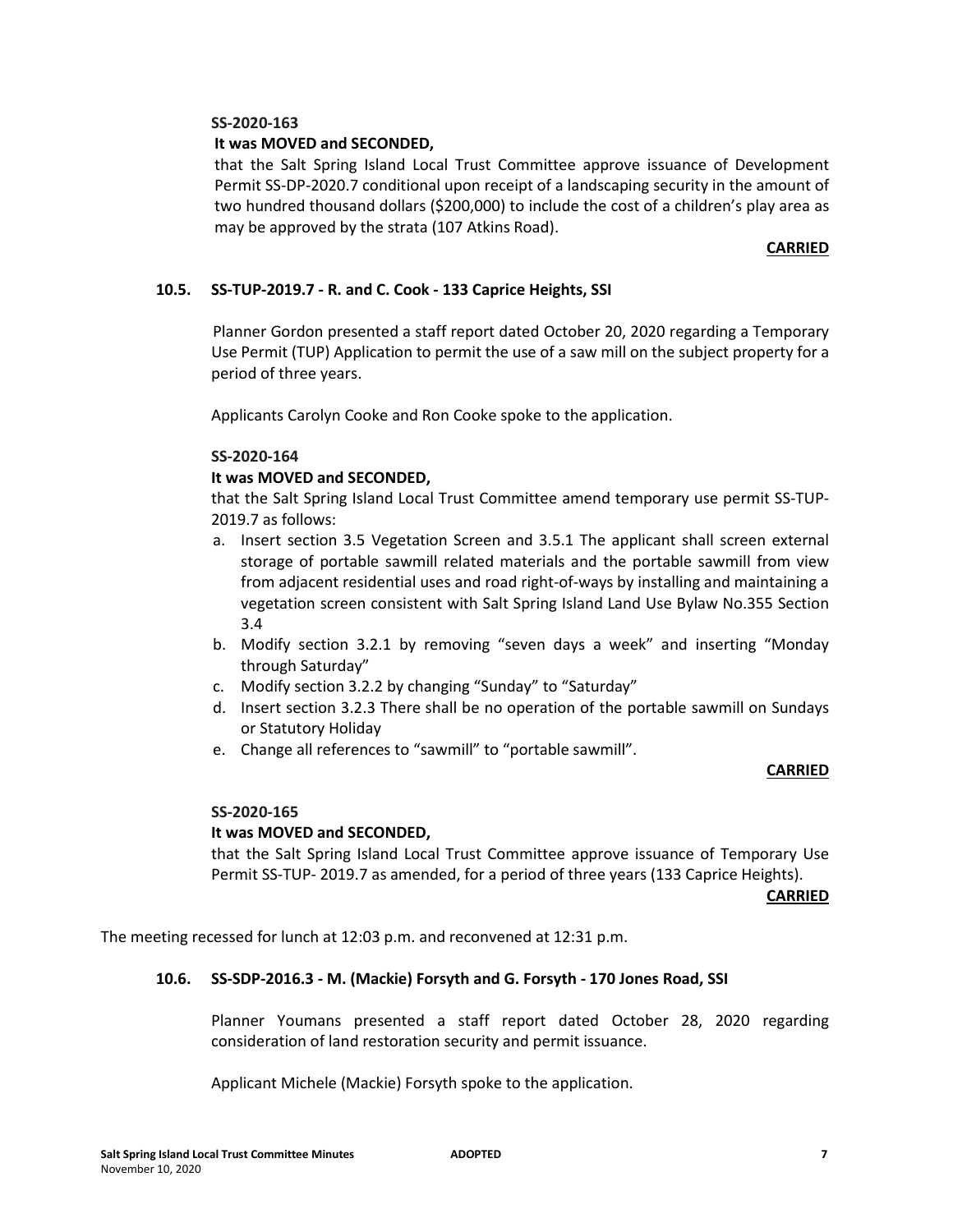## **It was MOVED and SECONDED,**

that the Salt Spring Island Local Trust Committee rescind resolution SS-2018-294 (170 Jones Road).

#### **CARRIED**

#### **SS-2020-167**

## **It was MOVED and SECONDED,**

that the Salt Spring Island Local Trust Committee issue Soil Deposit and Removal Permit SS-SDP-2016.3 (170 Jones Road).

## **CARRIED**

## **10.7. SS-TUP-2018.3 - M. (Mackie) Forsyth and G. Forsyth - 170 Jones Road, SSI**

Planner Youmans presented a staff report dated October 26, 2020 regarding a Temporary Use Permit application to allow for aggregate processing, as well as storage and sale of aggregate and imported landscaping materials.

Applicant Michele (Mackie) Forsyth spoke to the application.

## **SS-2020-168**

## **It was MOVED and SECONDED,**

that the Salt Spring Island Local Trust Committee amend temporary use permit SS-TUP-2018.3 as shown in Appendix 2 of the staff report dated November 10, 2020 to allow the crushing of extracted aggregate only in Area A and amend clause 4 as follows: Islands Trust staff may enter the subject property during business hours to ensure compliance with the temporary use permit (170 Jones Road).

#### **CARRIED**

#### **SS-2020-169**

## **It was MOVED and SECONDED,**

that the Salt Spring Island Local Trust Committee issue temporary use permit SS-TUP-2018.3 as shown and amended in Appendix 2 of the staff report dated November 10, 2020 (170 Jones Road).

#### **CARRIED**

# **10.8. Proposed Bylaws No. 474 & 475 - SS-RZ-2013.6 and SS-DP-2014.3 - Island Marine Construction Services Ltd. - 2850 Fulford-Ganges Road, SSI**

Planner Youmans presented a staff report dated October 26, 2020 regarding an application to amend the Salt Spring Island Official Community Plan and Land Use Bylaw to permit the expansion of an existing marina in Fulford Harbour.

Representative of the applicant Kelly Keen spoke to the application.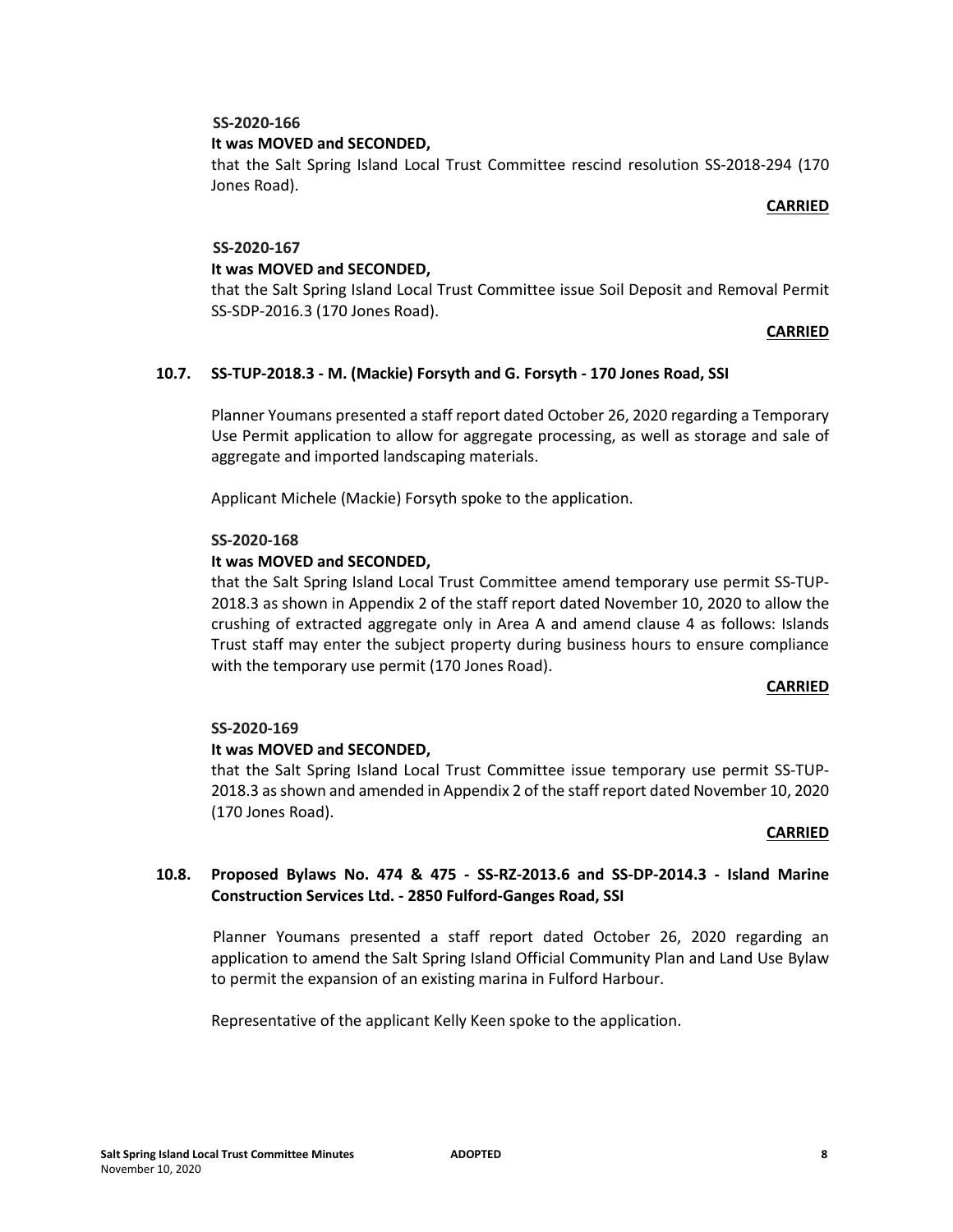## **It was MOVED and SECONDED,**

that the Salt Spring Island Local Trust Committee endorse staff to enter into a cost recovery agreement with the applicant of SS-RZ-2013.6 to draft a Section 219 covenant (2850 Fulford-Ganges Road).

#### **CARRIED**

#### **SS-2020-171**

## **It was MOVED and SECONDED,**

that the Salt Spring Island Local Trust Committee direct staff to draft a Section 219 covenant that restricts upland development in the parking lot area unless the works are consistent with the recommendations of an archaeological impact assessment from a registered archaeologist (2850 Fulford-Ganges Road).

#### **CARRIED**

## **10.9 SS-TUP-2020.4 - M. Cahill, Charlie's Excavating - 570 Blackburn Road, SSI**

Planner Mayes presented a staff report dated November 6, 2020 regarding a request to temporarily cease bylaw enforcement action for a continuing use while processing an application in consideration of a community need.

Applicant Mia Cahill spoke to the application.

#### **SS-2020-172**

#### **It was MOVED and SECONDED,**

that the Salt Spring Island Local Trust Committee determine that there is a community need to process SS-TUP-2020.4 (570 Blackburn Road) while the prohibited use is continuing and direct staff, per standing resolution SS-2020-045, to temporarily cease bylaw enforcement action for the following commercial and general employment uses until consideration of SS-TUP-2020.4:

- Administrative Office;
- Outdoor Storage of 4 Trucks, 1 Machine (Backhoe) and 1 Office Employee Vehicle;
- Indoor repair and service of equipment, machinery, and vehicles;
- Legal Storage of Bulk Fuel Products for Use on Salt Spring Island; and
- Storage of Materials in Sea Cans;
- During Hours of Operation: 7:30 a.m. to 5:00 p.m.

#### **CARRIED**

#### **11. BUSINESS ARISING FROM MINUTES**

#### **11.1 Follow-Up Action List Report dated October 2020**

The report was received.

#### **12. COMMUNITY INFORMATION MEETING - None**

#### **13. PUBLIC HEARING - None**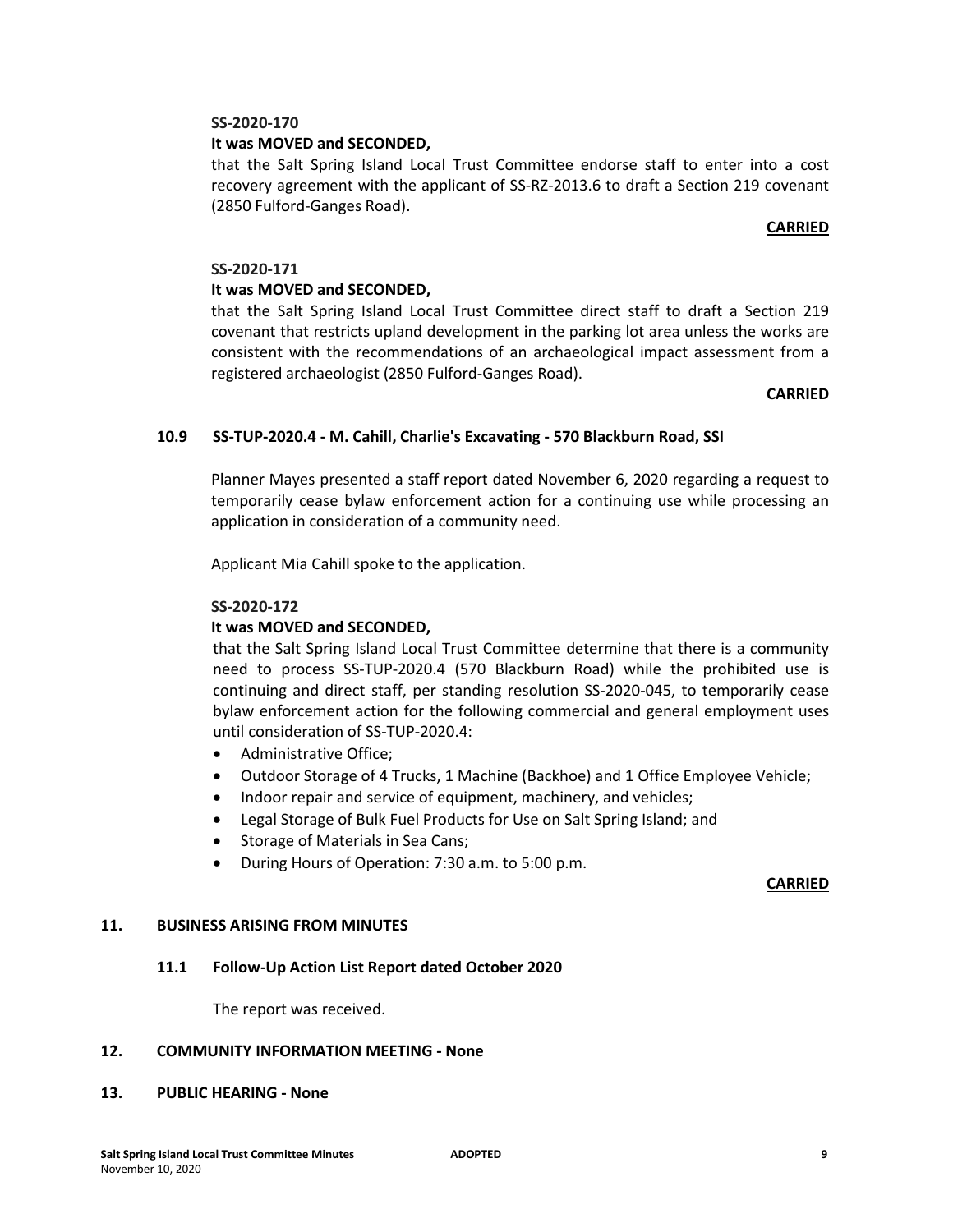#### **14. REPORTS**

#### **14.1 Policy and Standing Resolutions List**

The report was received.

## **14.2 Work Program Top Priorities Report**

The report was received.

## **14.3 Projects List Report dated September 2020**

#### **14.3.1. Projects List Report dated October 2020**

## **SS-2020-173**

## **It was MOVED and SECONDED,**

that the Salt Spring Island Local Trust Committee add Portable Sawmills under Item 2 - Land Use Bylaw Amendments.

#### **CARRIED**

## **14.3.2. Projects List Amendment Staff Memorandum**

RPM Cermak presented a memorandum dated October 15, 2020 regarding SSI LTC Work Program – Projects List Amendments.

#### **14.4 Applications with Status Report dated October 2020**

The report was received.

## **14.5 Expense Report**

**14.5.1. Report dated August 2020 430** 

#### **14.5.2. Report dated September 2020**

The reports were received.

#### **14.6 Islands Trust Conservancy Board Report dated October 2020**

The report was received.

## **14.7 Salt Spring Island Watershed Protection Alliance (SSIWPA) Coordinator Report - None**

## **15. LOCAL TRUST COMMITTEE PROJECTS**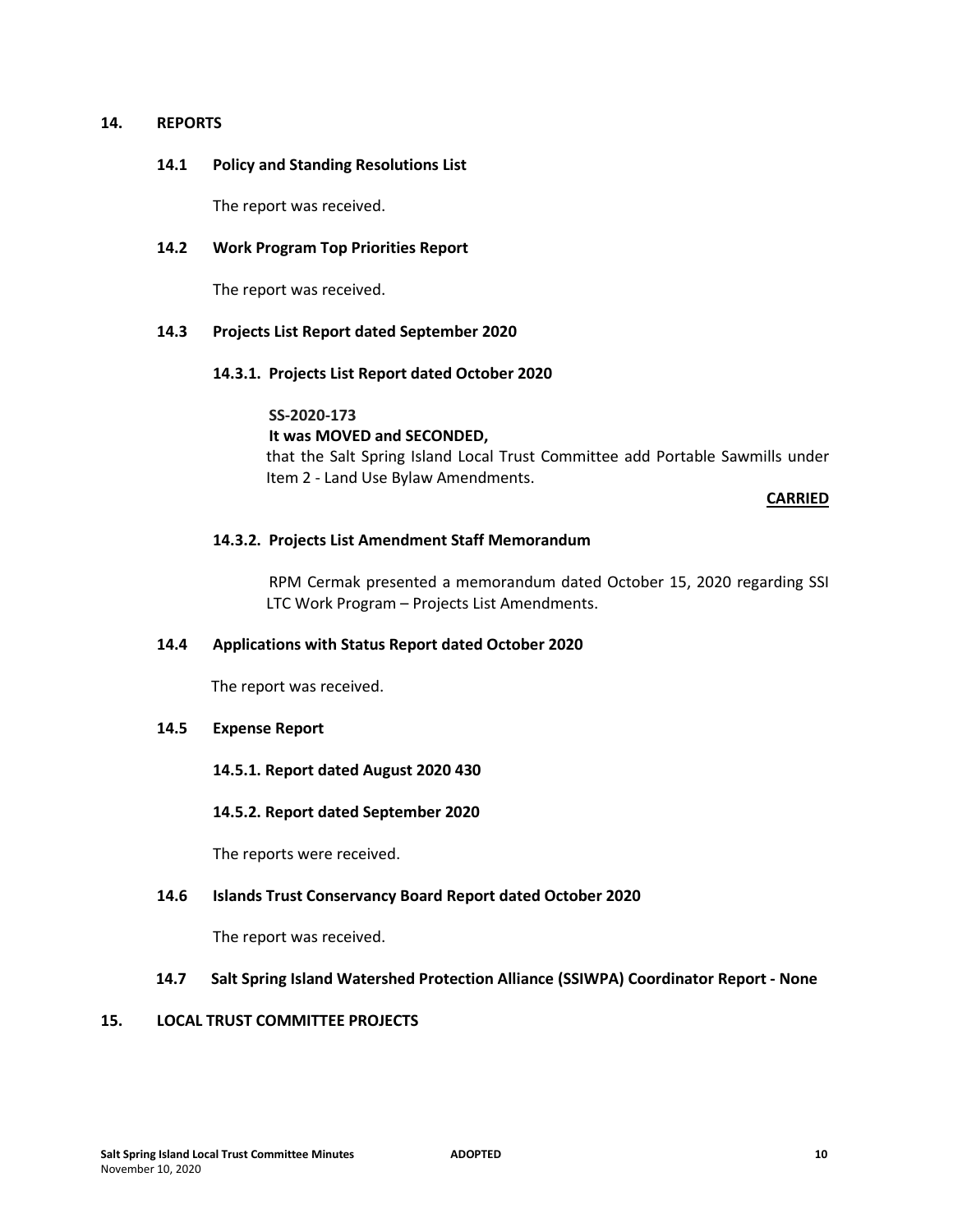## **15.1. Ganges Village Area Plan**

Planner Garbo presented a staff report dated October 23, 2020 regarding a revised project charter, draft public engagement framework, draft project budget and draft terms of reference.

#### **SS-2020-174**

## **It was MOVED and SECONDED,**

that the Salt Spring Island Local Trust Committee approve the proposed Ganges Village Area Plan Project Charter and project budget.

**CARRIED**

## **SS-2020-175**

## **It was MOVED and SECONDED,**

that the Salt Spring Island Local Trust Committee approve in principle the proposed Ganges Village Area Plan Public Engagement Framework.

#### **CARRIED**

# **SS-2020-176**

## **It was MOVED and SECONDED,**

that the Salt Spring Island Local Trust Committee amend the proposed Terms of Reference for the Ganges Village Planning Task Force as follows:

• Item 5c) – members should represent a wide cross section and varied interest perspectives, opinions and values of the community.

#### **CARRIED**

#### **SS-2020-177**

## **It was MOVED and SECONDED,**

that the Salt Spring Island Local Trust Committee approve the draft Terms of Reference as amended for the Ganges Village Planning Task Force.

#### **CARRIED**

#### **SS-2020-178**

#### **It was MOVED and SECONDED,**

that the Salt Spring Island Local Trust Committee support the grant applicant for the Regional Community-to-Community Forum Program 2020-2021.

#### **CARRIED**

# **SS-2020-179**

# **It was MOVED and SECONDED,**

that the Salt Spring Island Local Trust Committee transfer \$2,500 from the Cannabis Regulation project to the Ganges Village Planning project.

#### **CARRIED**

## **15.2. Protection of Coastal Douglas Fir and Associated Ecosystems Verbal Report**

Planner Youmans presented a verbal update regarding the Protection of Coastal Douglas Fir and Associated Ecosystems project.